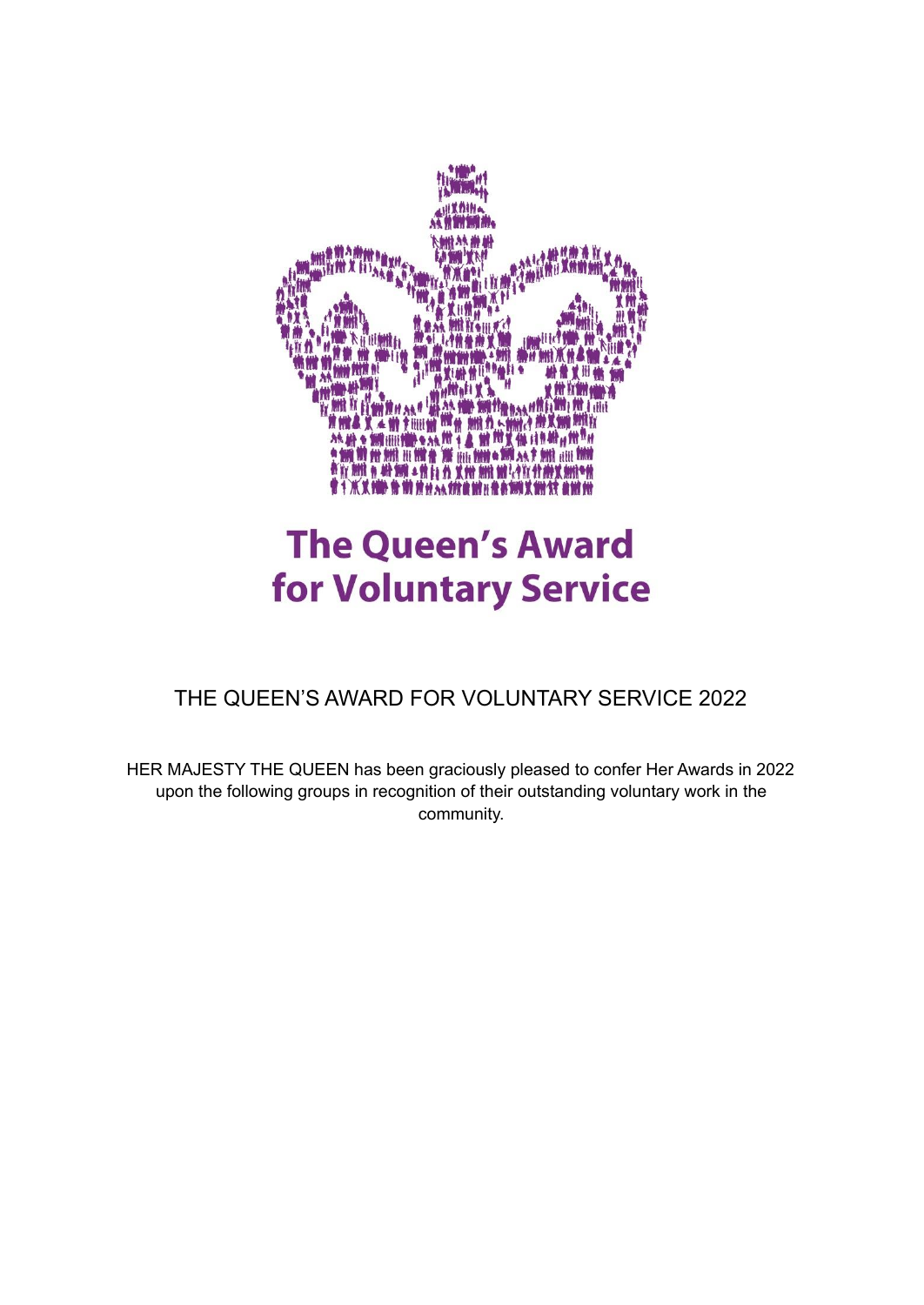| <b>DERBYSHIRE</b>       | <b>Derbyshire Refugee Solidarity</b>                                  |
|-------------------------|-----------------------------------------------------------------------|
|                         | <b>PCrefurb</b>                                                       |
|                         | <b>Stainsby Folk Group</b>                                            |
|                         |                                                                       |
| <b>LEICESTERSHIRE</b>   | <b>Leicester Deaf Centre</b>                                          |
|                         | <b>University Hospitals of Leicester Volunteer</b><br><b>Services</b> |
| <b>NORTHAMPTONSHIRE</b> | The Sulgrave Village Shop Association Ltd.                            |
| <b>NOTTINGHAMSHIRE</b>  | <b>Nottinghamshire County Scout Council</b>                           |
|                         | <b>The Lace Market Theatre</b>                                        |

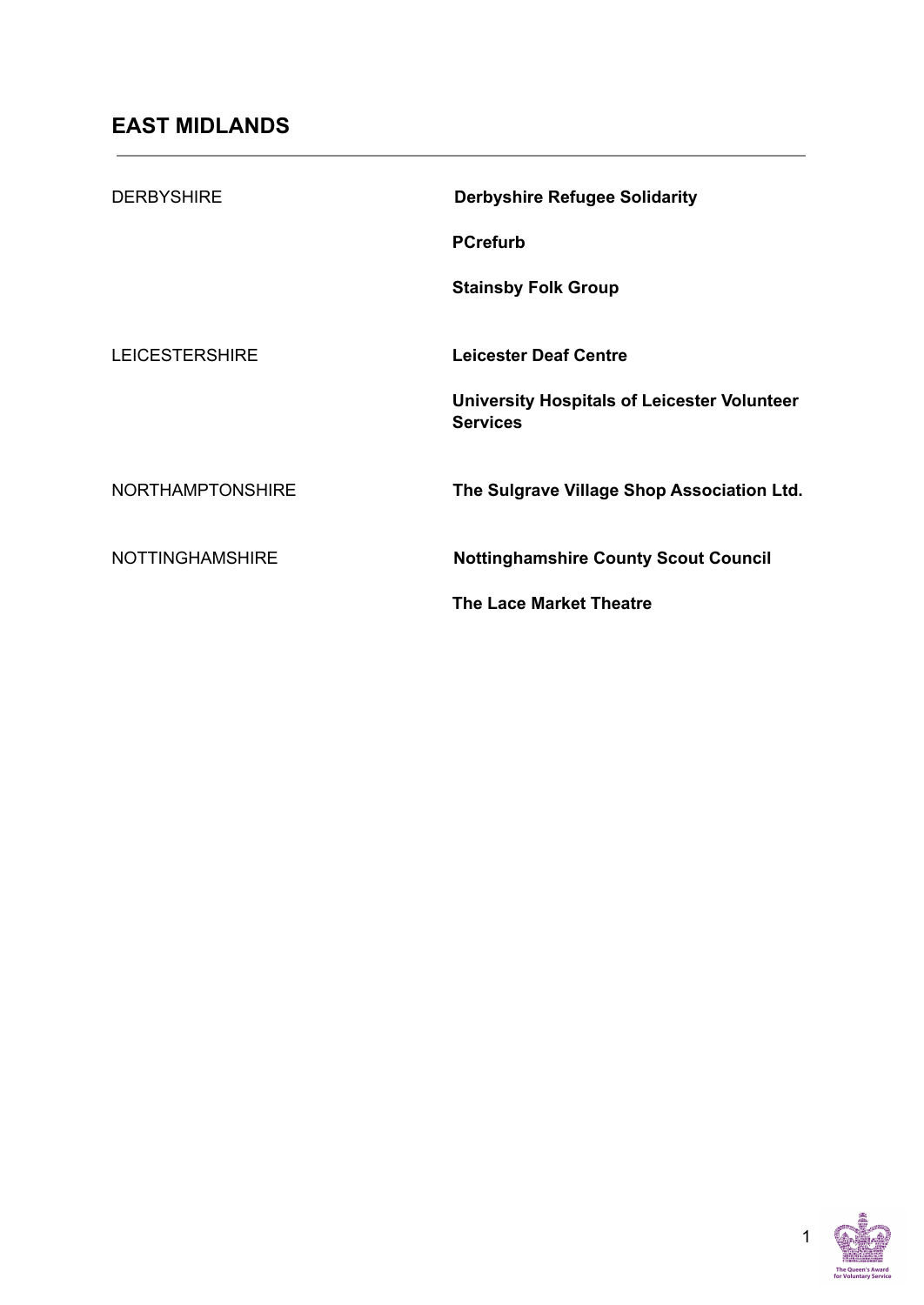| <b>BEDFORDSHIRE</b>   | <b>Bedfordshire Open Door</b>                                                           |
|-----------------------|-----------------------------------------------------------------------------------------|
|                       | <b>Biggleswade Good Neighbours</b>                                                      |
|                       | The John Bunyan Community Boat                                                          |
|                       | The Safer Luton Partnership                                                             |
| <b>CAMBRIDGESHIRE</b> | <b>Cambridgeshire Library at Home</b>                                                   |
|                       | <b>CARESCO</b>                                                                          |
|                       | <b>Peterborough Asylum and Refugee</b><br><b>Community Association (PARCA)</b>          |
| <b>HERTFORDSHIRE</b>  | <b>Electric Umbrella</b>                                                                |
|                       | <b>Hertfordshire Asian Women's Association</b><br>(HAWA)                                |
|                       | <b>Hertfordshire Domestic Abuse Helpline</b>                                            |
|                       | <b>Service by Emergency Rider Volunteers -</b><br><b>Hertfordshire and Bedfordshire</b> |
|                       | The de Havilland Aircraft Museum Trust                                                  |
|                       | <b>Watford Social Centre for the Blind</b>                                              |
| <b>NORFOLK</b>        | 100th Bomb Group Memorial Museum                                                        |
|                       | The North Norfolk Railway PLC                                                           |
| <b>SUFFOLK</b>        | <b>BSC Multicultural Services</b>                                                       |
|                       | <b>Bury St Edmunds Rickshaw</b>                                                         |
|                       | <b>Halesworth Volunteers</b>                                                            |
|                       | <b>Suffolk Lowland Search and Rescue</b>                                                |

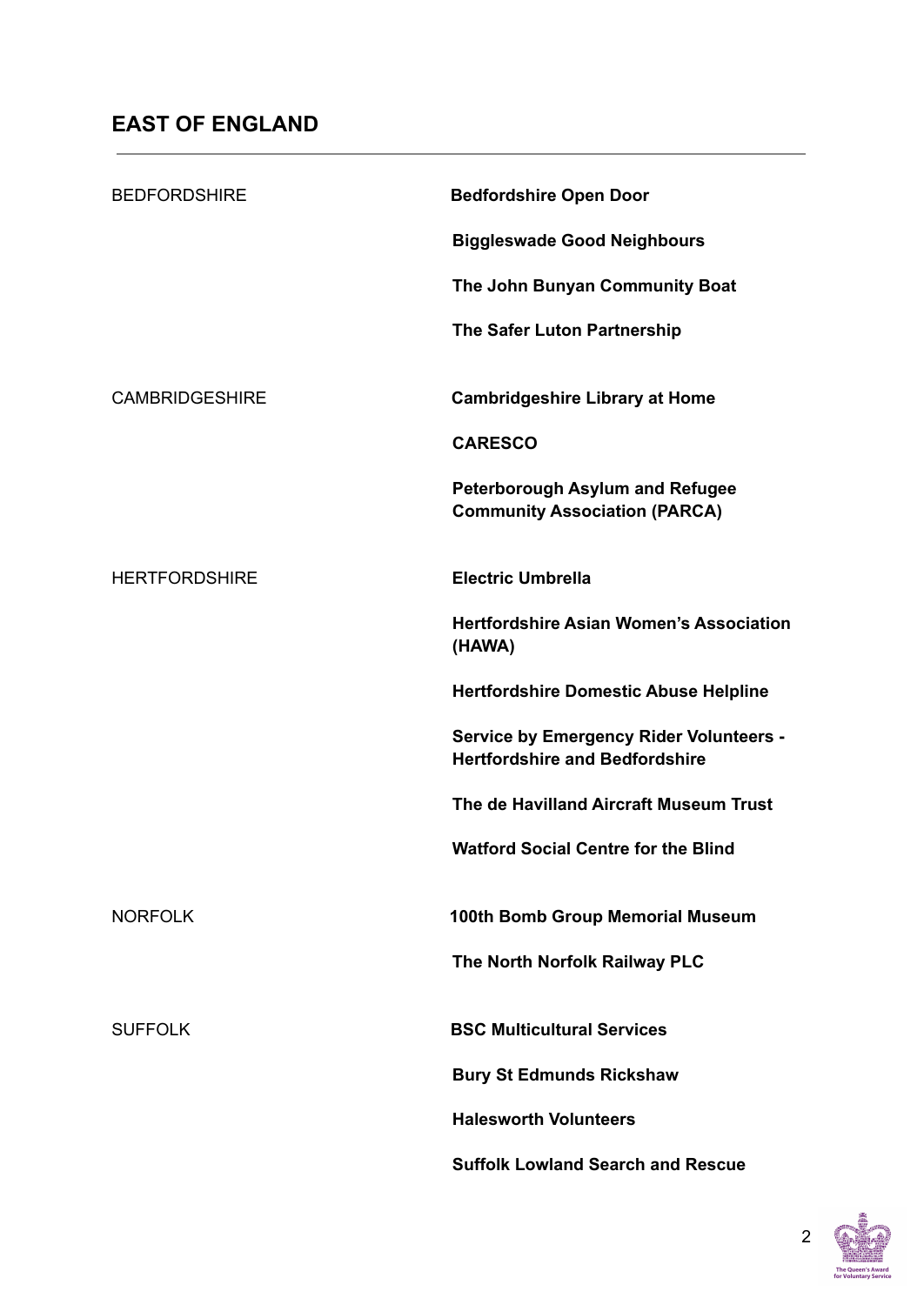| <b>COUNTY DURHAM</b>  | <b>Community Peer Mentors</b>                                                                                |
|-----------------------|--------------------------------------------------------------------------------------------------------------|
|                       | <b>Hartlepool Carers</b>                                                                                     |
|                       | <b>Just for Women Centre</b>                                                                                 |
|                       | <b>The Moses Project</b>                                                                                     |
|                       |                                                                                                              |
| <b>NORTHUMBERLAND</b> | <b>Ashington Veterans and Elders Institute</b>                                                               |
|                       | <b>Being Woman</b>                                                                                           |
|                       | <b>Haltwhistle Partnership</b>                                                                               |
|                       | The Berwick and District Cancer Support<br>Group                                                             |
| <b>TYNE AND WEAR</b>  | <b>Clegwell &amp; Hartleyburn Community Hub</b><br>(CIO) / Hebburn Carr Ellison Carnival<br><b>Committee</b> |
|                       | <b>Hebburn Helps</b>                                                                                         |

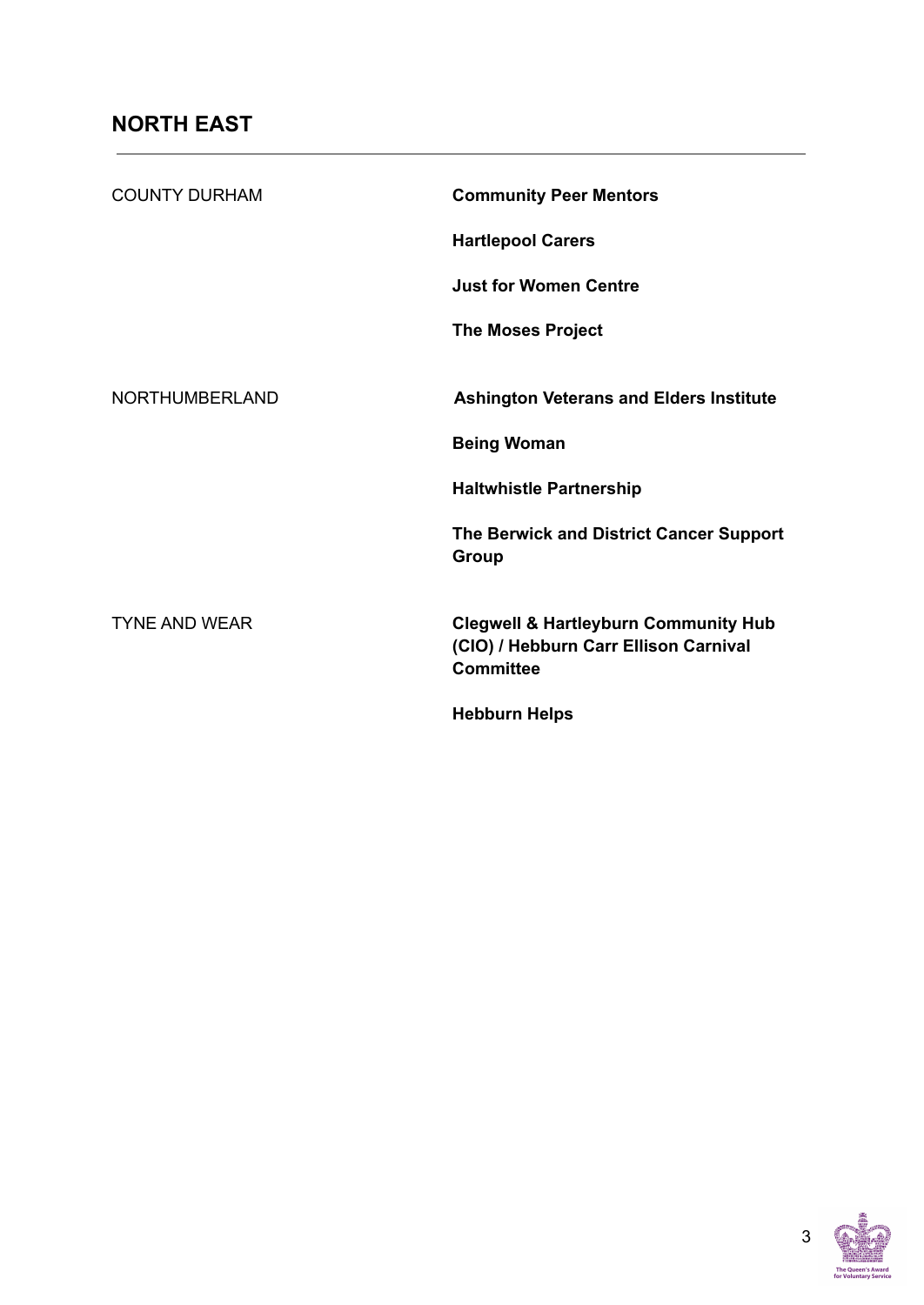| <b>CHESHIRE</b>           | <b>Alsager Community Support</b>                     |
|---------------------------|------------------------------------------------------|
|                           | <b>South Cheshire Amateur Boxing Club</b><br>(SCABC) |
| <b>CUMBRIA</b>            | <b>Cockermouth Emergency Response Group</b>          |
| <b>GREATER MANCHESTER</b> | <b>Azamrah Youth Club</b>                            |
|                           | <b>Bolton Carers Support</b>                         |
|                           | <b>Bolton Free Cakes for Kids</b>                    |
|                           | <b>Bolton Newstalk</b>                               |
|                           | <b>Bolton North East Wildlife Trail</b>              |
|                           | <b>BURY2GETHER</b>                                   |
|                           | <b>Connect Youth and Community Centre</b>            |
|                           | <b>Corrie Gardeners Community Group</b>              |
|                           | <b>Dimobi Children Disability Trust</b>              |
|                           | <b>Greater Manchester Army Cadet Force</b>           |
|                           | <b>Lancashire Mining Museum</b>                      |
|                           | <b>MS Therapy Centre (NW)</b>                        |
|                           | RammyMen                                             |
|                           | <b>Rock It Bolton CIC</b>                            |
|                           | <b>Soup Kitchen Rochdale</b>                         |
|                           | <b>Talking About My Generation</b>                   |
|                           | The Attic Project (Bury)                             |
|                           | <b>The Pelican Centre Ltd</b>                        |

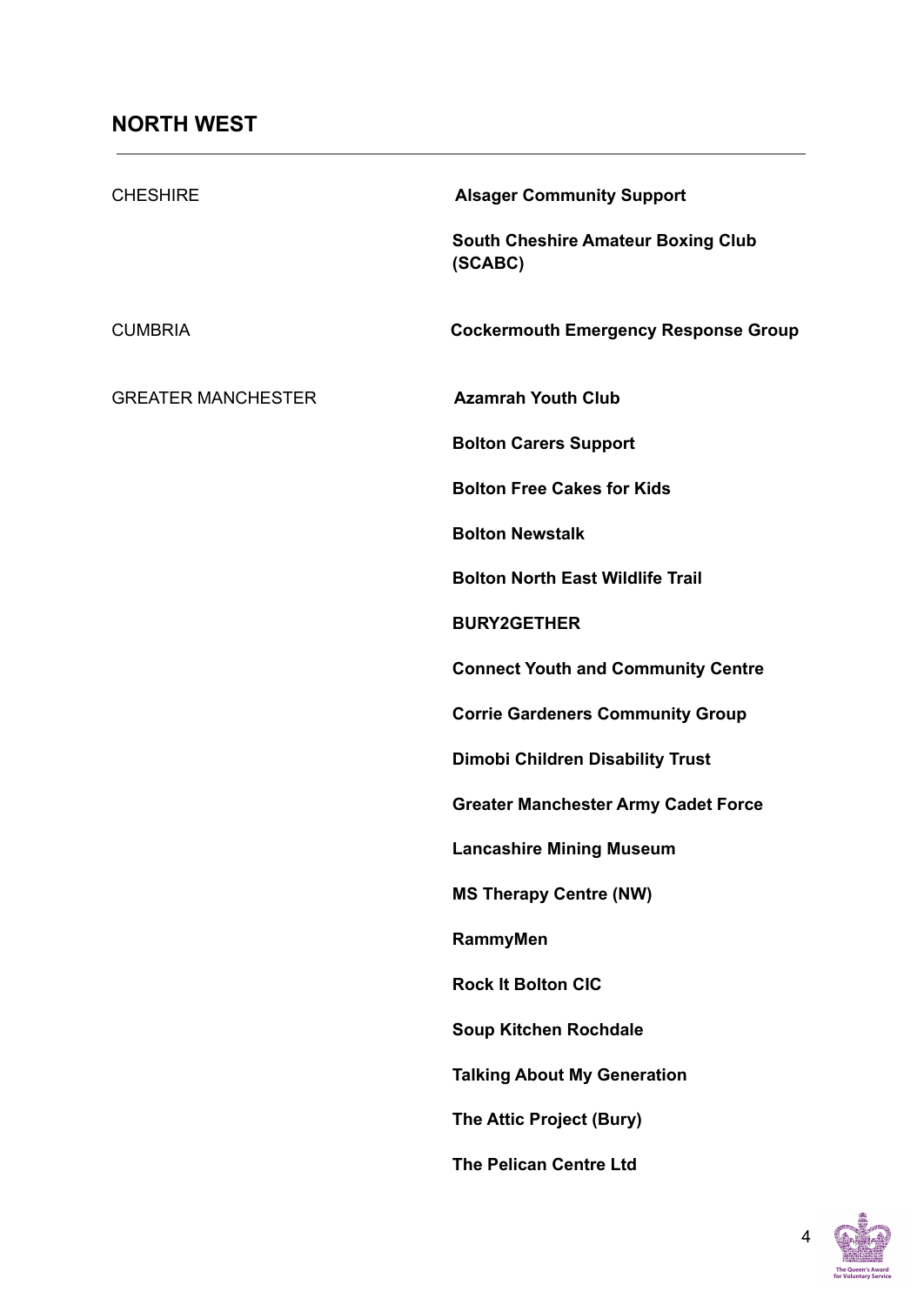|                   | The Shed (Tameside)                                      |
|-------------------|----------------------------------------------------------|
|                   | <b>Think Ahead Stroke</b>                                |
|                   | <b>Visit from the Stork CIC</b>                          |
| <b>LANCASHIRE</b> | <b>Cedar House Counselling and</b><br>Psychotherapy      |
|                   | <b>Church &amp; Oswaldtwistle Rotary</b>                 |
|                   | <b>Friends of Rhyddings Park CIO</b>                     |
|                   | <b>Friends of Stanley Park and Salisbury</b><br>Woodland |
|                   | <b>Healthier Fleetwood</b>                               |
|                   | <b>New Neighbours Together</b>                           |
| <b>MERSEYSIDE</b> | <b>Friends of St Helens Cemetery</b>                     |
|                   | <b>Liverpool Heartbeat Volunteers</b>                    |
|                   | <b>Park Palace Ponies</b>                                |

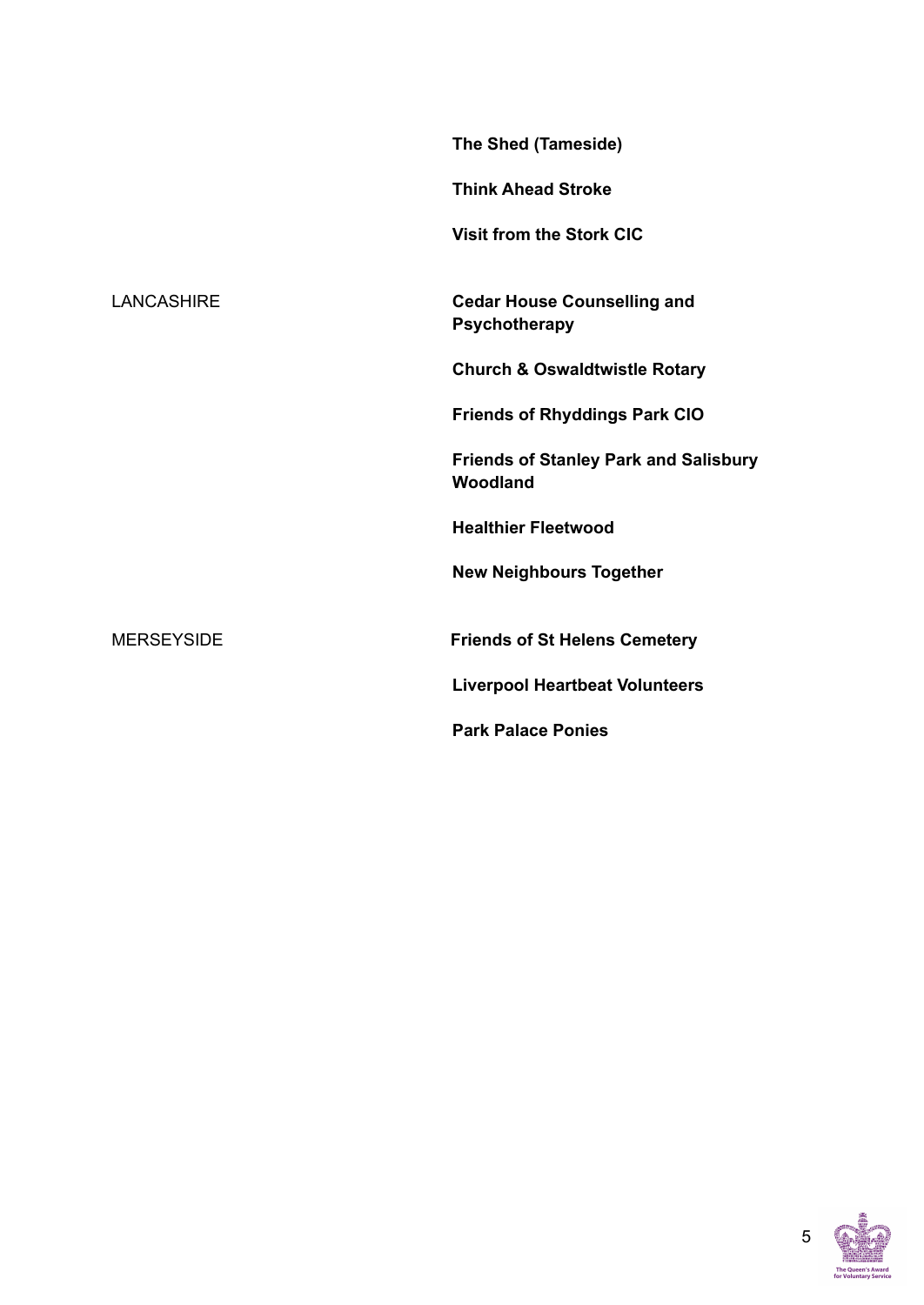| <b>COUNTY ANTRIM</b>          | <b>Ballymaconnelly Renewal Group (BRG)</b>                                     |
|-------------------------------|--------------------------------------------------------------------------------|
|                               | <b>Carrick Connect</b>                                                         |
|                               | Home-Start Lisburn / Colin                                                     |
|                               | <b>Hope House Ireland</b>                                                      |
|                               | <b>Monkstown Community Association</b>                                         |
|                               | <b>The Cithrah Foundation</b>                                                  |
|                               | The River Bann and Lough Neagh<br><b>Association Company</b>                   |
|                               | <b>Whiteabbey Community Group</b>                                              |
| <b>COUNTY TYRONE</b>          | <b>Knockmany Running Club</b>                                                  |
|                               | <b>Newmills Wildlife Gardening Club</b>                                        |
| THE COUNTY BOROUGH OF BELFAST | <b>EMSONI - Ethnic Minority Sports</b><br><b>Organisation Northern Ireland</b> |
|                               | <b>Lagan Search and Rescue</b>                                                 |
|                               | <b>Multi-Ethnic Sports &amp; Cultures NI (MSCNI)</b>                           |

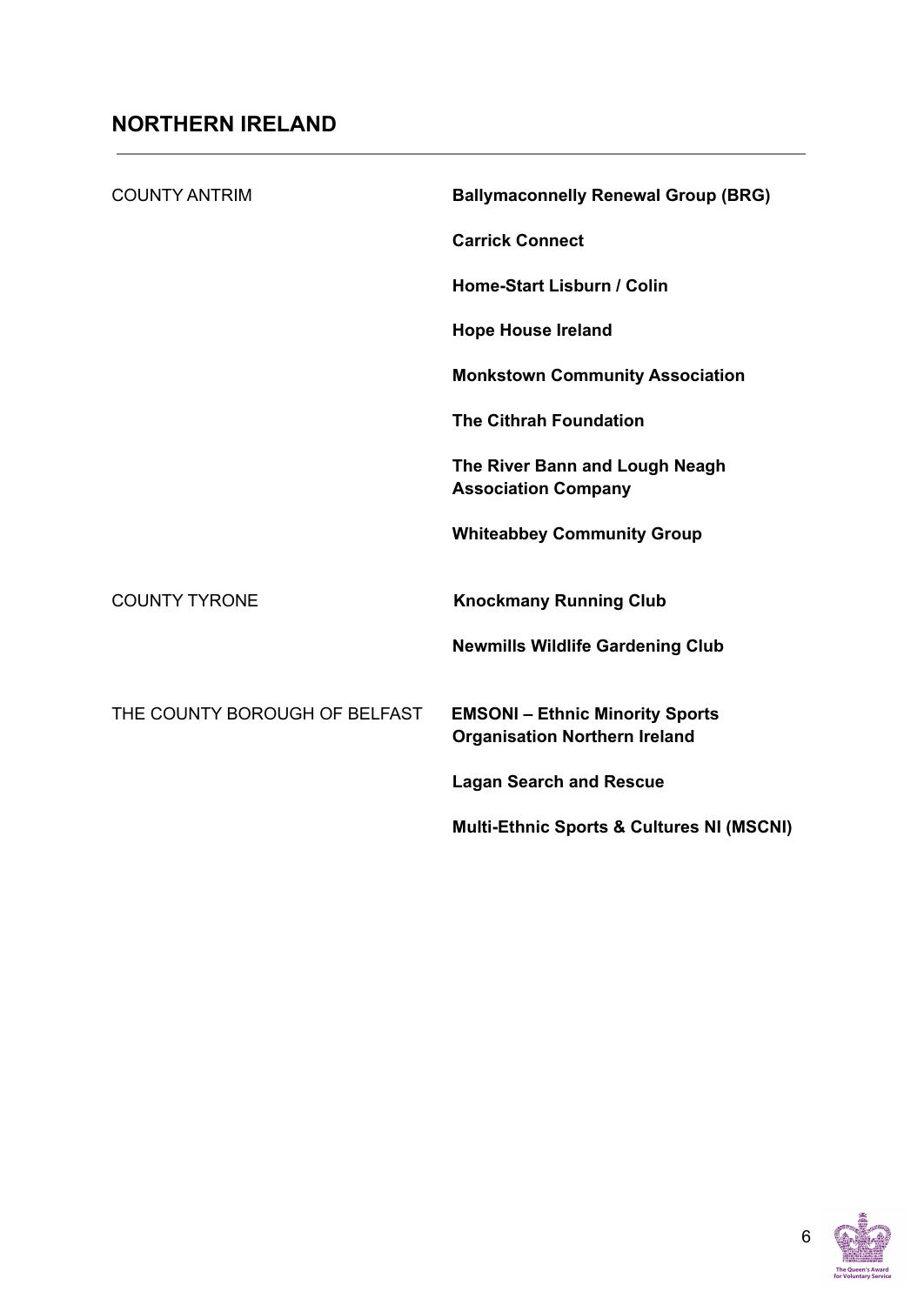## **SCOTLAND**

| ABERDEENSHIRE            | <b>Cromar Future Group</b>                                                  |
|--------------------------|-----------------------------------------------------------------------------|
| ANGUS                    | <b>Carnoustie Memories</b>                                                  |
| <b>ARGYLL AND BUTE</b>   | <b>Dunoon Men's Shed</b>                                                    |
| AYRSHIRE AND ARRAN       | <b>Ayrshire Cancer Support</b>                                              |
| <b>BANFFSHIRE</b>        | 1st Buckie Company Boys' Brigade                                            |
| <b>CLACKMANNANSHIRE</b>  | <b>Home-Start Clackmannanshire</b>                                          |
| <b>DUMFRIES</b>          | <b>Annan Riding of the Marches</b>                                          |
| <b>EAST LOTHIAN</b>      | <b>Home-Start East Lothian</b>                                              |
| <b>MORAY</b>             | <b>Moray DofE Committee</b>                                                 |
|                          | <b>Moray Food Plus</b>                                                      |
|                          | <b>The Gordonstoun Fire Service</b>                                         |
| PERTH AND KINROSS        | Perform in Perth - Perthshire Musical<br>(Competition) Festival Association |
| <b>RENFREWSHIRE</b>      | <b>Children in Poverty Inverclyde</b>                                       |
| <b>ROSS AND CROMARTY</b> | <b>Black Isle Cares</b>                                                     |
|                          | <b>Broadford and Strath Community Company</b>                               |

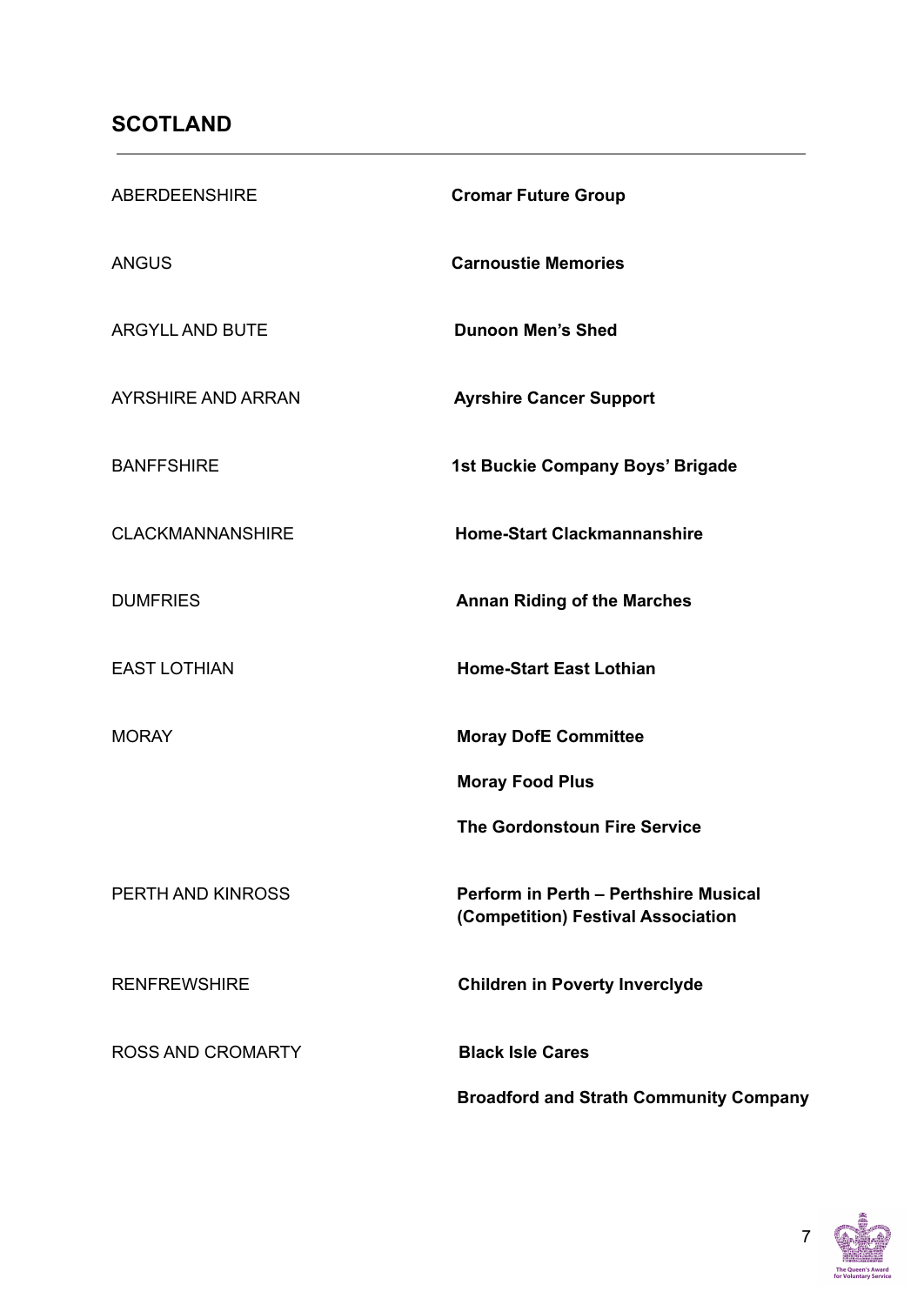| <b>STIRLING AND FALKIRK</b> | <b>Friends of Bridge of Allan</b>                                            |
|-----------------------------|------------------------------------------------------------------------------|
|                             | <b>Start Up Stirling</b>                                                     |
| THE CITY OF ABERDEEN        | <b>Grampian Children's Respite Care</b><br>operating as Charlie House        |
| THE CITY OF EDINBURGH       | <b>Bethany Christian Trust and Edinburgh City</b><br><b>Mission Care Van</b> |
| THE WESTERN ISLES           | Loch a Tuath News (LATN)                                                     |
| <b>WIGTOWN</b>              | <b>Port William Community Association SCIO</b>                               |
|                             | <b>West Galloway Branch of St Johns Scotland</b>                             |

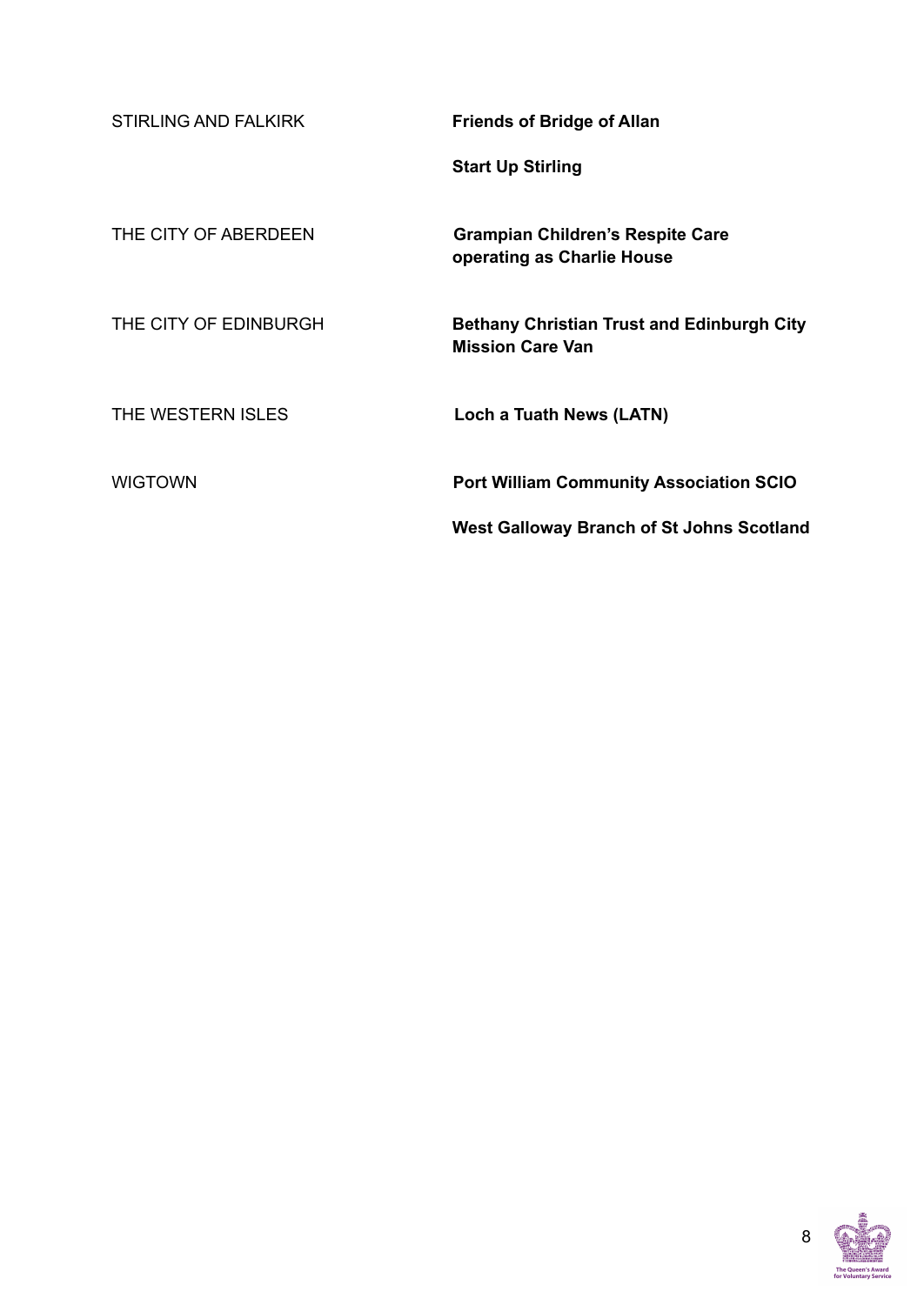| <b>BERKSHIRE</b>       | Alana House, Parents and Children<br><b>Together</b>       |
|------------------------|------------------------------------------------------------|
|                        | <b>Home-Start West Berkshire</b>                           |
|                        | The Ark Trust CIO                                          |
| <b>BUCKINGHAMSHIRE</b> | <b>Amersham Band</b>                                       |
|                        | <b>Lindengate Charity</b>                                  |
|                        | <b>Winslow Big Society Group</b>                           |
|                        | <b>Wycombe Refugee Partnership</b>                         |
| <b>EAST SUSSEX</b>     | Age Concern Heathfield and District                        |
|                        | <b>Hastings &amp; Rother YMCA</b>                          |
|                        | <b>Lunch Positive</b>                                      |
|                        | <b>Stay Up Late</b>                                        |
|                        | The People Matter Trust Ltd                                |
|                        | <b>Volunteers Network CIC</b>                              |
|                        | <b>Wealden Talking News</b>                                |
| <b>ESSEX</b>           | <b>BOSP (Brighter Opportunities for Special</b><br>People) |
|                        | <b>Brentwood Imperial Youth Band</b>                       |
|                        | The Listening Post C.I.C                                   |
| <b>GREATER LONDON</b>  | <b>Activity Station</b>                                    |
|                        | <b>HUMDUM UK</b>                                           |

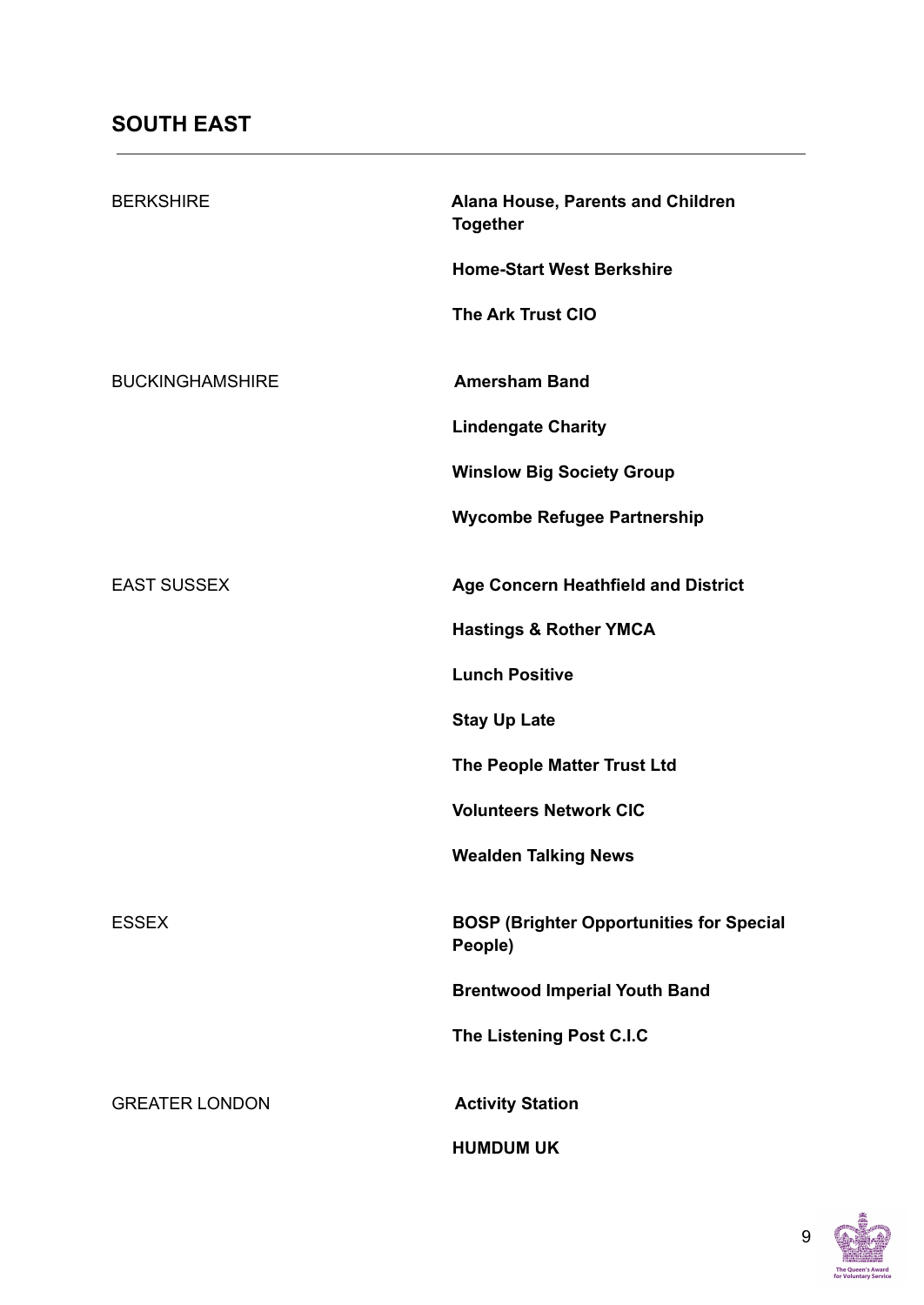**Kef Kids**

**Kew Park Rangers FC**

**Kingsley Hall Church & Community Centre**

**Nightwatch**

**Octopus Community Network – Community food hubs**

**Park Lane Stables RDA**

**Riana Development Network (RDN)**

**Ruislip Northwood Old Folks Association (RNOFA)**

**Southall Community Alliance**

**Spice Village Uplyft**

**The Barking Muslims Association**

**The Charity of William Hobbayne**

**The Happy Baby Community**

**Woodside Bereavement Service**

**Youth Engagement Programme**

HAMPSHIRE **Andover Foodbank**

**Dementia-friendly Alton**

**Heart of Hayling Boxing Academy**

**Kids on Track**

**Shopmobility Basingstoke**

**Watercress Line Heritage Railway Trust**

KENT **Chatham Town Football Club**

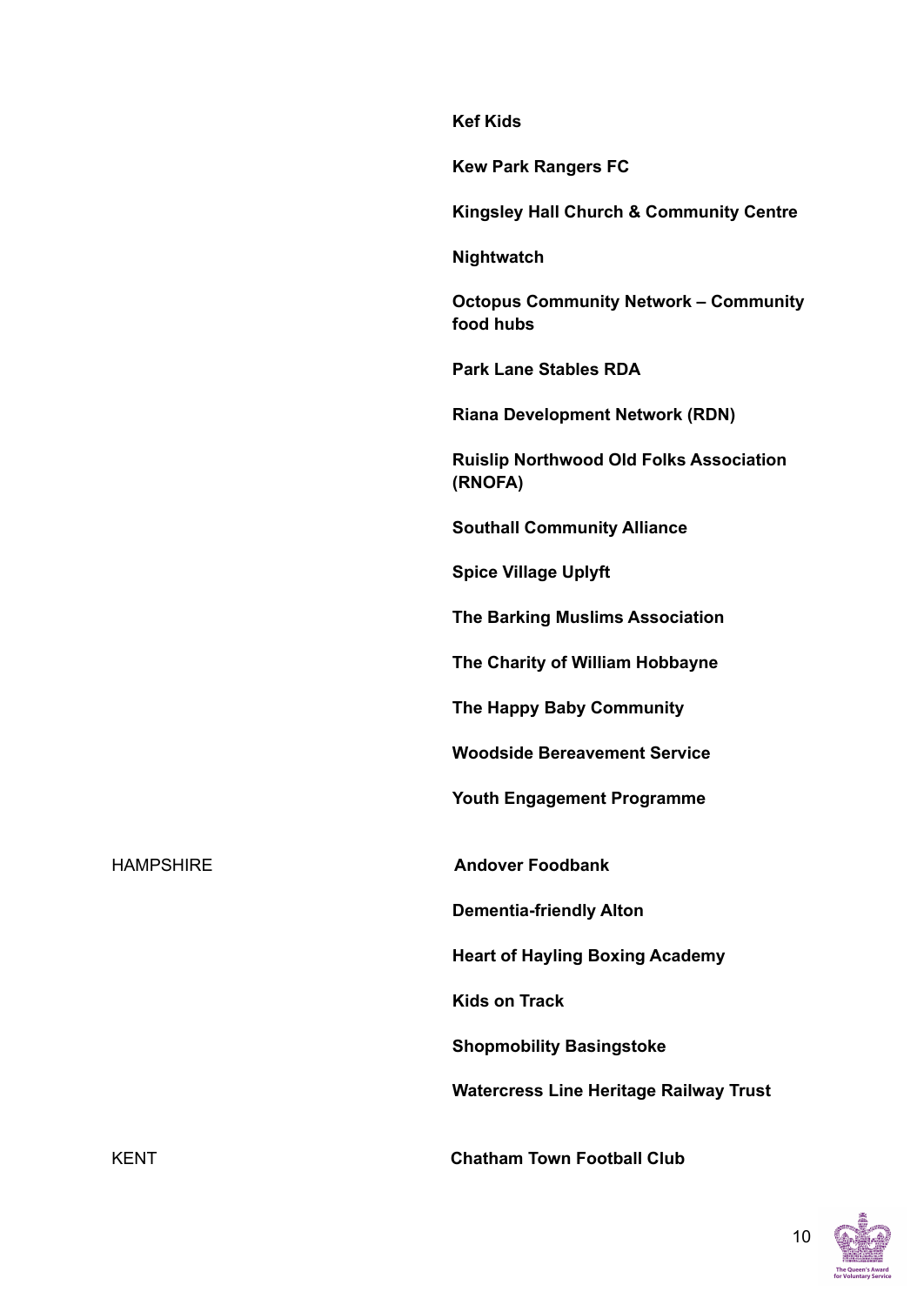|                    | Friends of the Westbrook and Stonebridge<br>Pond              |
|--------------------|---------------------------------------------------------------|
|                    | <b>Hands of Hope</b>                                          |
|                    | <b>Sheppey Matters</b>                                        |
|                    | <b>Sheppey Sea Cadets</b>                                     |
| <b>OXFORDSHIRE</b> | <b>Cogges Heritage Trust</b>                                  |
| <b>SURREY</b>      | <b>Sight for Surrey</b>                                       |
|                    | <b>The Include Project</b>                                    |
|                    | <b>The Lighthouse</b>                                         |
| THE ISLE OF WIGHT  | <b>Pan Together</b>                                           |
|                    | <b>Sandown Green Town Volunteers</b>                          |
| <b>WEST SUSSEX</b> | <b>Chichester Hospital Broadcasting</b><br><b>Association</b> |
|                    | <b>Findon Village Collective Limited</b>                      |
|                    | <b>Outside In</b>                                             |
|                    | <b>Sussex Search &amp; Rescue (SusSAR)</b>                    |
|                    | <b>The Daisy Chain Project</b>                                |

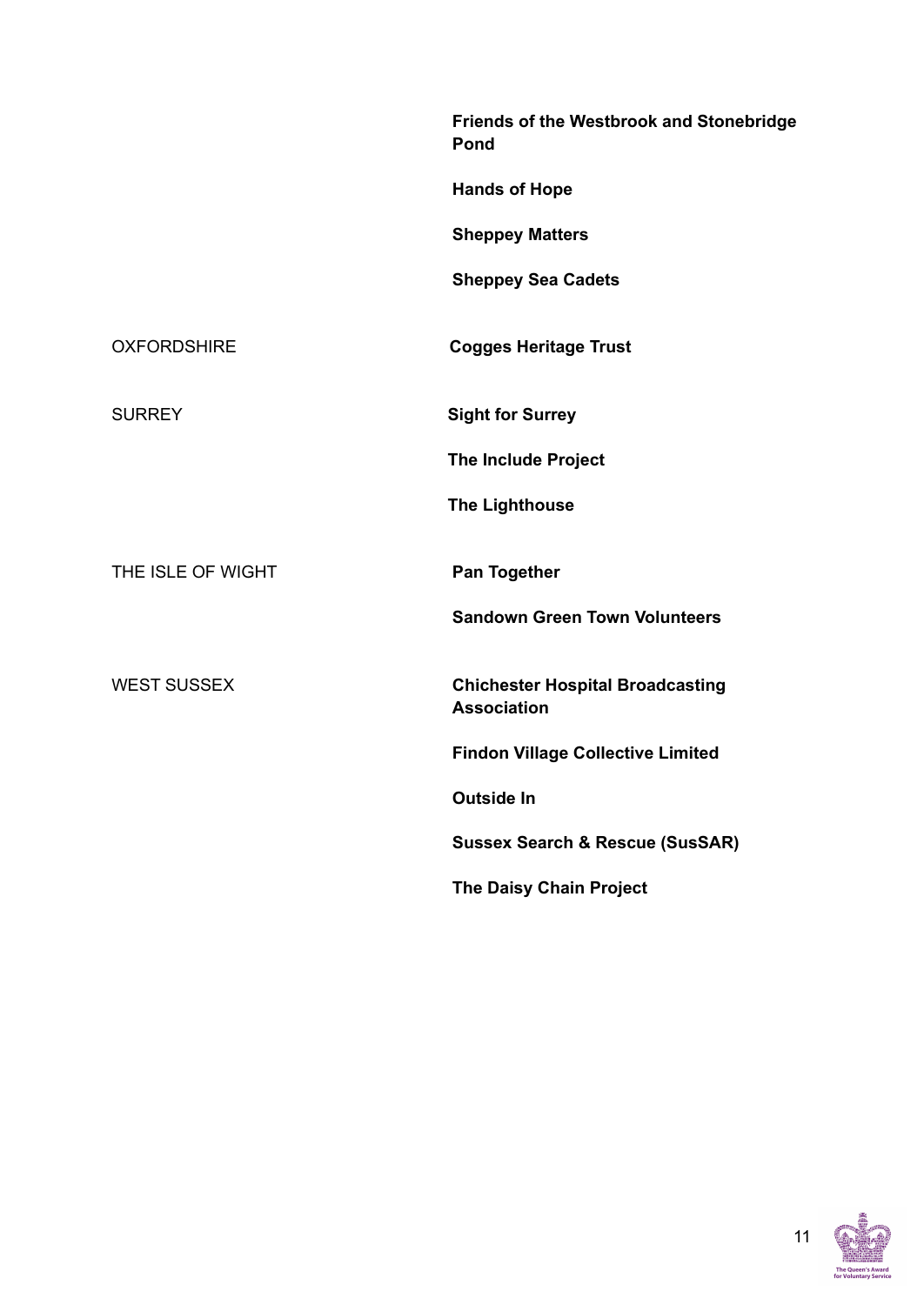| <b>CORNWALL</b>                | <b>Newquay Community Orchard</b>                                  |
|--------------------------------|-------------------------------------------------------------------|
|                                | <b>The Oasis Centre</b>                                           |
| <b>DEVON</b>                   | Keyham Neighbourhood Watch                                        |
|                                | <b>South Brent and District Caring</b>                            |
| <b>DORSET</b>                  | <b>Bournemouth Above And Beyond Trust</b>                         |
|                                | <b>Christchurch Community Partnership</b>                         |
|                                | <b>Routes To Roots Christian Action on</b><br><b>Homelessness</b> |
|                                | <b>The Bus Shelter Dorset</b>                                     |
|                                | The Veterans Hub Weymouth & Portland CIC                          |
|                                | <b>Upton In Bloom</b>                                             |
| <b>GLOUCESTERSHIRE</b>         | <b>Cotswold Riding for the Disabled</b>                           |
|                                | <b>Stroud District Action on Plastic</b>                          |
| <b>SOMERSET</b>                | <b>PROMISEworks</b>                                               |
|                                | The Minehead Hope Centre Trust                                    |
| THE CITY AND COUNTY OF BRISTOL | <b>ACTA Community Theatre</b>                                     |
|                                | <b>Avon County Scouts</b>                                         |
|                                | <b>Bristol Autism Support</b>                                     |
|                                | <b>Incredible Kids</b>                                            |
| <b>WILTSHIRE</b>               | <b>Wylye Valley Art Trail</b>                                     |

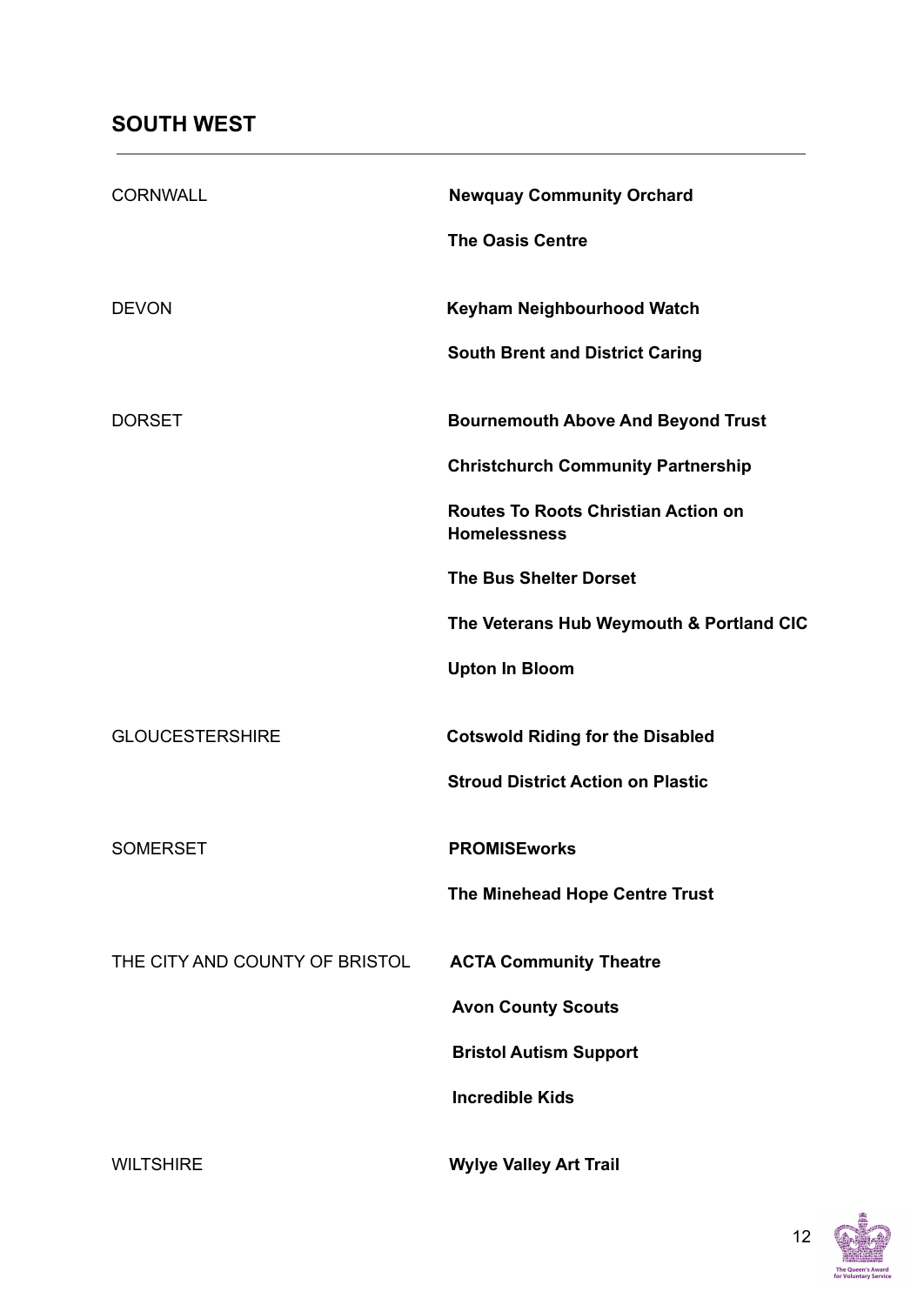| <b>GWENT</b>          | <b>Cymru Creations</b>               |
|-----------------------|--------------------------------------|
| <b>MID GLAMORGAN</b>  | Central Beacons Mountain Rescue Team |
|                       | <b>Friends R Us Aberdare</b>         |
|                       | <b>The Cory Band</b>                 |
| <b>WEST GLAMORGAN</b> | <b>Neuadd Cwmllynfell Hall</b>       |



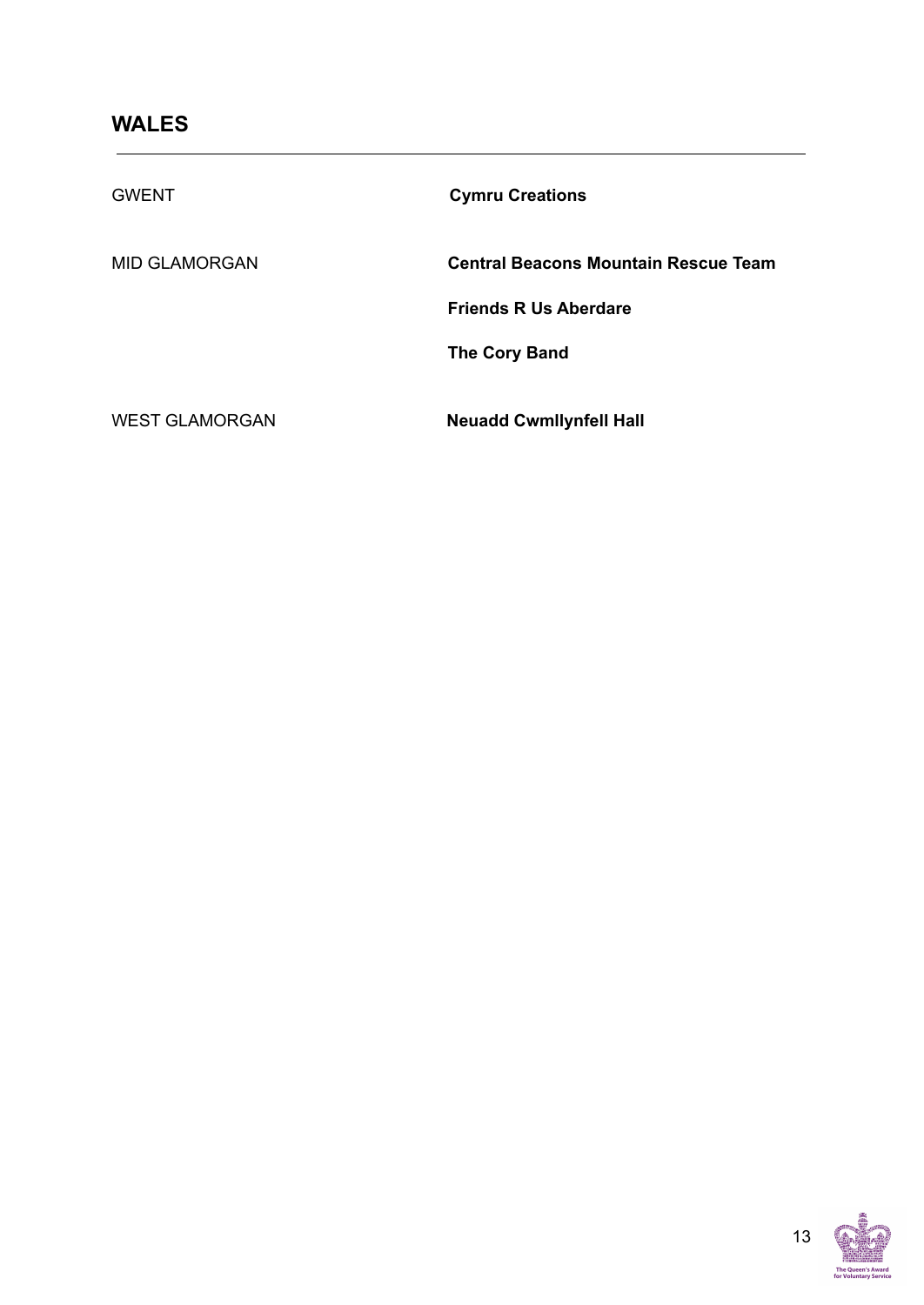| <b>HEREFORDSHIRE</b> | <b>Waterworks Museum - Hereford</b>                            |
|----------------------|----------------------------------------------------------------|
| <b>SHROPSHIRE</b>    | <b>East Shropshire Talking Newspaper (ESTN)</b>                |
|                      | <b>Parents Opening Doors (PODS)</b>                            |
|                      | <b>Shropshire Rural Support</b>                                |
|                      | <b>West Mercia Search and Rescue</b>                           |
| <b>STAFFORDSHIRE</b> | <b>Sea Cadets Stoke-on-Trent</b>                               |
|                      | <b>Tri Services and Veterans Support Centre</b>                |
| THE WEST MIDLANDS    | <b>Earlsdon Carnegie Community Library</b>                     |
|                      | <b>Eloquent Praise &amp; Empowerment Dance</b><br>Company      |
|                      | <b>Halesowen/Dudley Yemeni Community</b><br><b>Association</b> |
|                      | <b>Hawbush Community Gardens</b>                               |
|                      | <b>Home from Hospital Care</b>                                 |
|                      | Let Us Play                                                    |
|                      | Let's Feed Brum                                                |
|                      | <b>Purbanat Community Interest Company</b>                     |
|                      | <b>Shirley Sea Cadets</b>                                      |
|                      | <b>Sikh Helpline</b>                                           |
|                      | <b>Special Olympics Sandwell</b>                               |
|                      | The Buddy Bag Foundation                                       |
|                      | The Friends of Longford Park                                   |

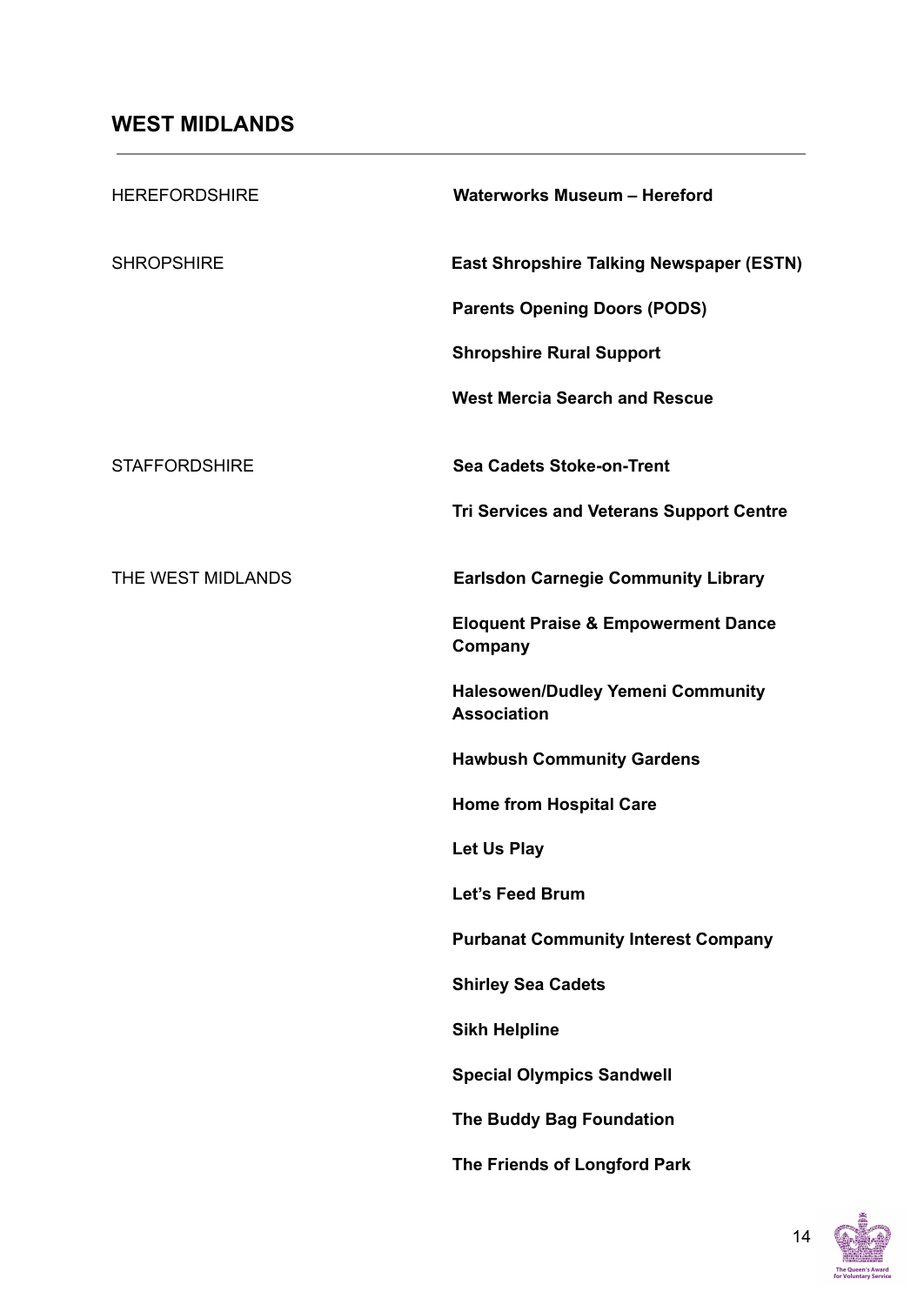**The Medical English Group**

**The Staffordshire Regiment Association Wolverhampton Branch**

**The Way Youth Zone Mentoring Programme**

**Young at Heart Children's Charity**

WARWICKSHIRE **Harbury e-Wheels**

**Kissing it Better South Warwickshire**

**The Heart of England Forest**

**The Pam Britton Trust for Dementia**

**Volunteer Friends**

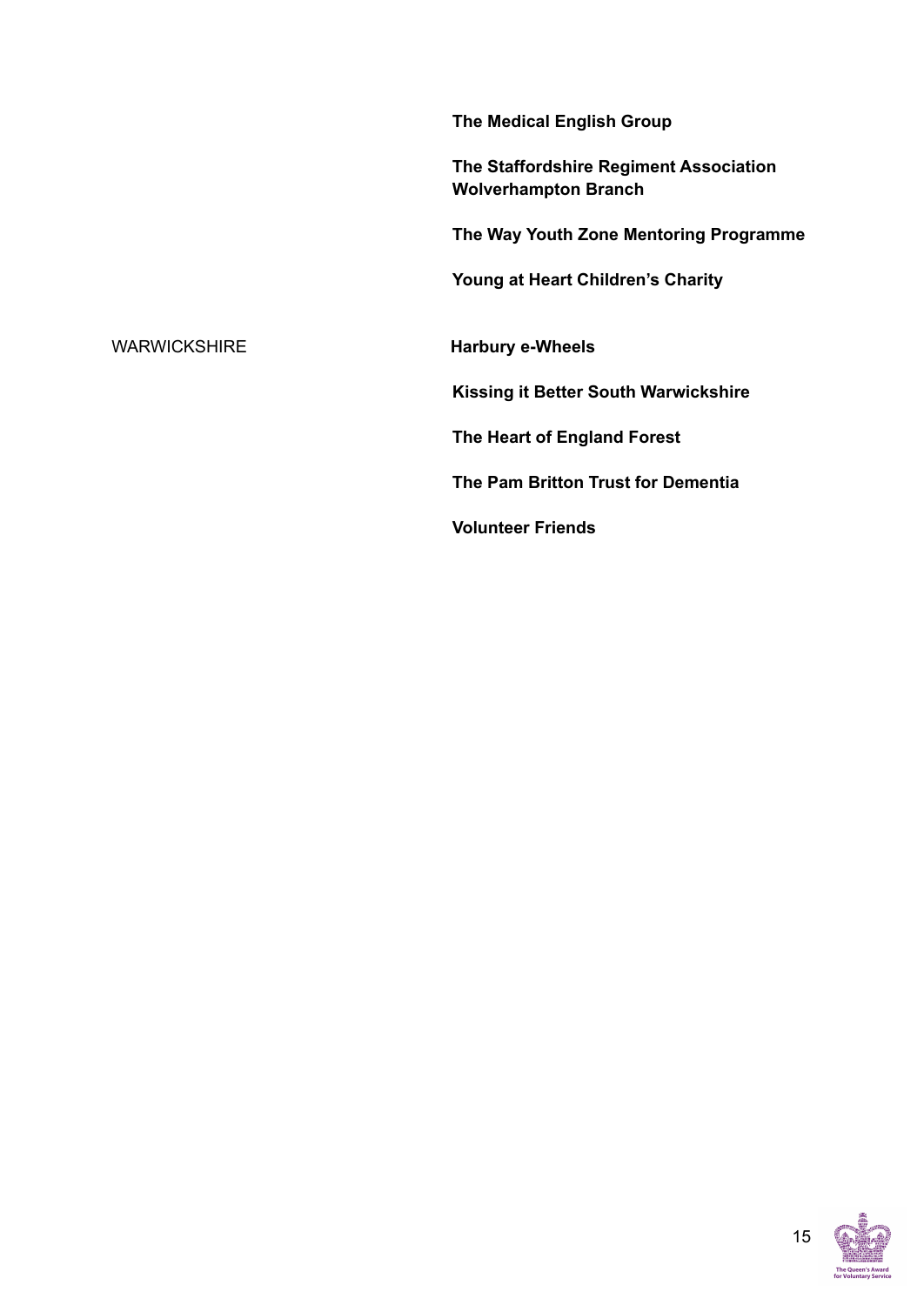## **YORKSHIRE AND THE HUMBER**

| <b>NORTH YORKSHIRE</b> | <b>Alne Parish Leisure Association</b>                                        |
|------------------------|-------------------------------------------------------------------------------|
|                        | <b>Bright Minds Big Futures</b>                                               |
|                        | <b>Church Fenton Community Shop Ltd</b>                                       |
|                        | <b>Ryedale Community Transport CIO</b>                                        |
|                        | The Guisborough Bridge Association                                            |
| <b>SOUTH YORKSHIRE</b> | b:friend                                                                      |
|                        | <b>Barnsley Main Heritage</b>                                                 |
|                        | <b>Friends of the Porter Valley</b>                                           |
|                        | <b>People Focused Group</b>                                                   |
|                        | <b>Pitsmoor Adventure Playground</b>                                          |
|                        | <b>Rotherham Federation of Communities</b>                                    |
|                        | <b>Rotherham Friends In Deed</b>                                              |
|                        | <b>Rotherham Military Community Veterans</b><br>Centre (MCVC)                 |
|                        | <b>Sheffield Sea Cadets and Royal Marines</b><br><b>Cadets</b>                |
|                        | <b>Sheffield Teaching Hospitals NHS</b><br><b>Foundation Trust Volunteers</b> |
|                        | <b>Sparkle Sheffield</b>                                                      |
|                        | <b>Wombwell Dam Community Angling Group</b>                                   |
| <b>WEST YORKSHIRE</b>  | <b>Black Health Initiative</b>                                                |
|                        | <b>Bradford Community Kitchen (Foodbank)</b>                                  |
|                        | <b>Disability Support Calderdale C.I.C.</b>                                   |